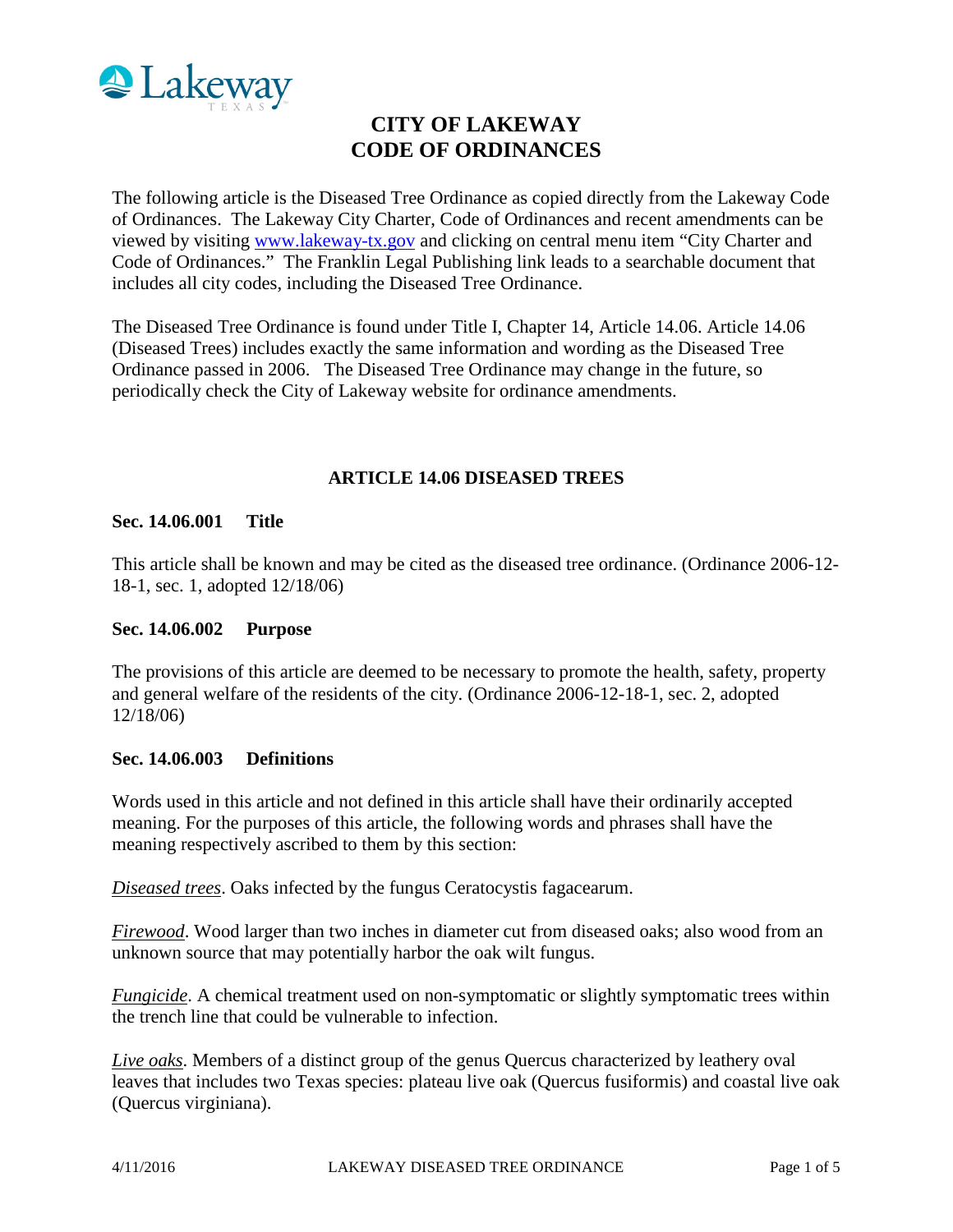*Nuisance*. Any tree infected by oak wilt or any firewood and woody debris from a tree suspected to have died from oak wilt, as determined by an approved laboratory analysis or from field diagnosis as performed by the city forester or state forest service staff forester, are hereby declared to be a public nuisance.

*Oak wilt*. A vascular wilt disease of oaks. The fungus responsible, Ceratocystis fagacearum, invades the water-conducting tissues of oak roots, trunks, and limbs. Ceratocystis fagacearum does not actively grow anywhere in nature except in oak trees. Spores of this fungus can be moved around by certain insects and by humans.

*Oak wilt center*. A site where the oak wilt fungus is spreading through the roots of diseased trees to infect healthy oaks, creating an area of sick, dead and dying oaks.

*Preventive measures*. Actions that prevent the spread of oak wilt from diseased to healthy oaks, including but not limited to oak wilt suppression trench installation and the removal and destruction of diseased oaks and firewood.

*Red oaks*. Members of a distinct group of the genus Quercus characterized by lobed leaves tipped by small soft spines, including but not limited to Texas red oak (Quercus texana, also called Quercus buckleyi), Shumard oak (Quercus shumardii), Southern red oak (Quercus falcata), and blackjack oak (Quercus marilandica).

*Substantially dead tree*. Oaks in which more than 90 percent of the previously healthy branches have died due to oak wilt infection.

*Susceptible species*. All varieties of the genus Quercus that may be infected and killed by Ceratocystis fagacearum, including live oaks and all species of red oaks.

*Trenching*. Short for "oak wilt suppression trench installation," a method used to isolate the infected area between healthy and diseased trees. Trenching equipment is used to cut connecting roots so that the fungus cannot spread between trees.

*Woody debris*. Branches and limbs smaller than 2 inches in diameter cut from diseased trees.

(Ordinance 2006-12-18-1, sec. 3, adopted 12/18/06)

# **Sec. 14.06.004 Penalty**

It shall be unlawful for any person, firm or corporation to violate the provisions of this article. Any person violating any of the provisions of this article shall be deemed guilty of a misdemeanor, and each such person shall be deemed guilty of a separate offense for each and every day or portion thereof during which any violation of any provision of this article is committed, continued, or permitted, and upon the conviction of any such violation such offense shall be punishable by a fine of not more than one thousand dollars (\$1,000.00) per day. (Ordinance 2006-12-18-1, sec. 10, adopted 12/18/06)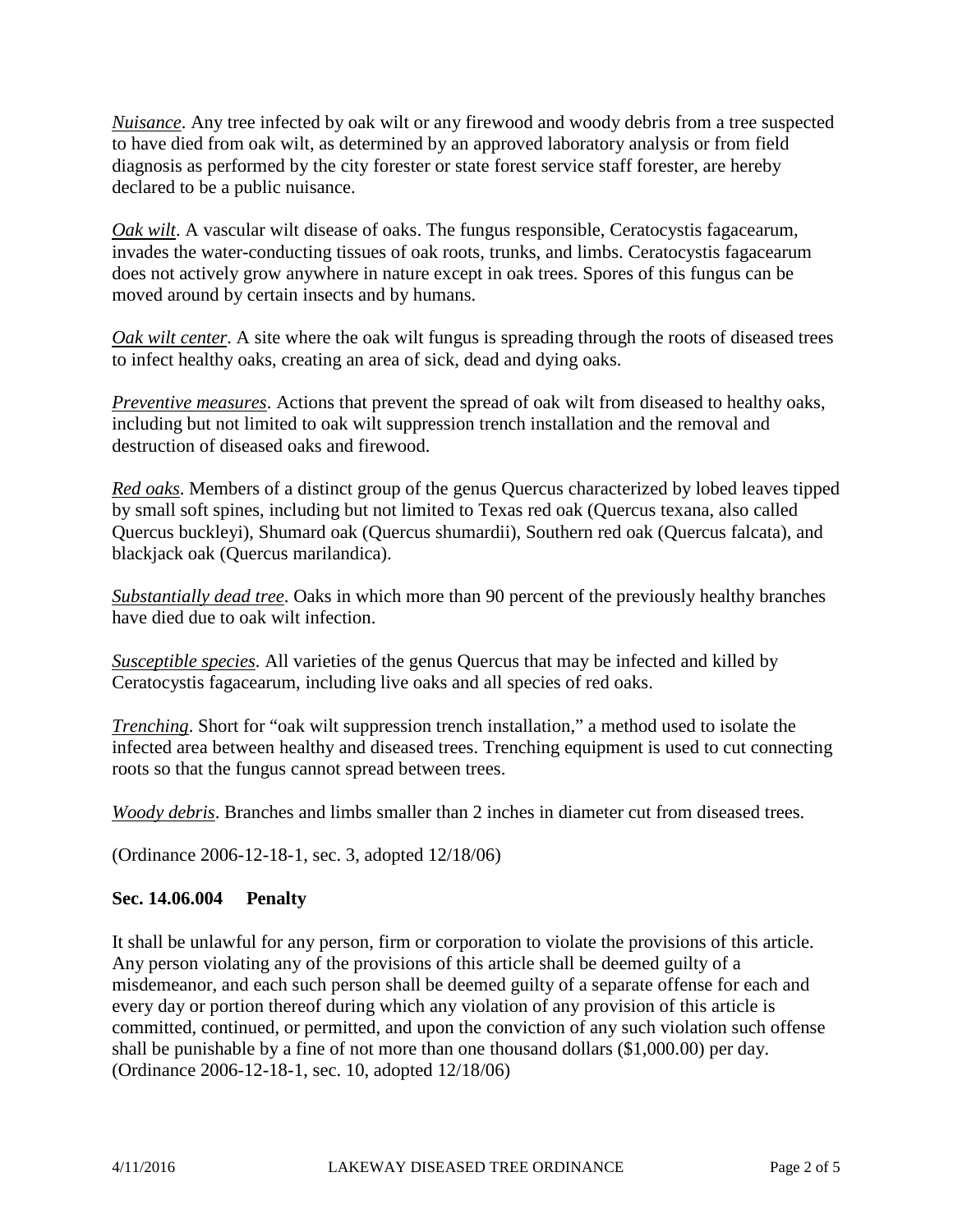# **Sec. 14.06.005 Abatement required; preventive measures**

(a) All species and varieties of diseased oak trees that are dead or substantially dead, and all dead diseased oak wood to which the bark is still attached, which, because of their condition, may serve as a breeding place for any carrier of said disease, are hereby declared to be public nuisances.

(b) Upon receipt of written notice by the city as described in section  $14.06.008$ , it shall be unlawful for any owner of any lot or parcel of land within the city to permit or maintain on any such lot or parcel any dead oak wood or oak tree which is a public nuisance as defined herein, and it shall be the duty of the owner of such to promptly remove and destroy such oak tree by cutting the tree off at ground level and removing all dead oak wood and woody debris as directed by the city.

(c) Red oaks known or suspected to have died of oak wilt may not be retained for firewood under any circumstances due to the high risk of fungal mat formation and insect transmission.

(d) Red oaks that are dead or dying of oak wilt as determined by the city staff or the state forest service shall be cut at ground level, with all firewood and woody debris covered and hauled away or disposed of by burying, burning or chipping within three working days.

(e) It shall be unlawful to stack firewood taken from live oaks known to be infected or suspected of being infected by the oak wilt fungus around or near healthy oaks unless the entire stack is completely wrapped in clear plastic with the ends buried, tucked under, or completely secured with weights.

(f) It shall be unlawful for any person to transport or sell firewood within the city that was taken from trees known or suspected to be infected by the oak wilt fungus.

(Ordinance 2006-12-18-1, sec. 4, adopted 12/18/06)

(g) Pruning or cutting of oak trees shall be prohibited in the spring months of February through June when fungal spore formation and beetle activity are highest unless such activities are completely unavoidable in order to protect the safety of people and property or the health of the tree.

(h) Pruning or cutting of oaks is permitted from July through January.

(Ordinance 2009-1-20-1 adopted 1/20/09)

(i) Regardless of the time of year that the wound occurs, black tree wound dressing must be applied immediately to all wounds of any size on susceptible oaks, including the cut surface of healthy oak stumps, pruning cuts, construction damage, or any spot where the bark has been removed to expose the wood beneath, in order to discourage potential insect/disease contamination. Failure to seal any wound within 10 minutes of creation of the wound is an unlawful violation of this article. (Ordinance 2006-12-18-1, sec. 4, adopted 12/18/06)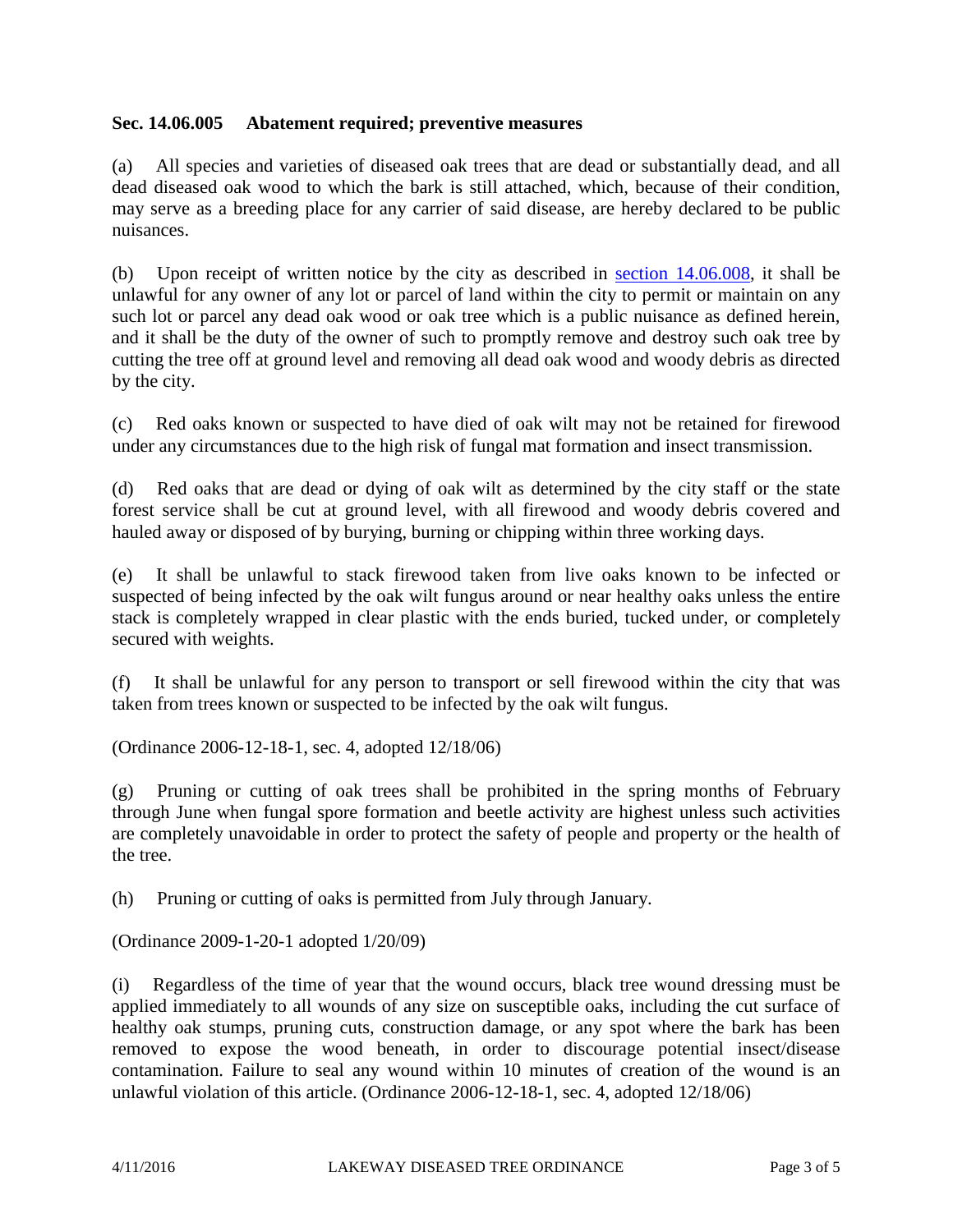# **Sec. 14.06.006 Enforcement**

The city is charged with the enforcement of the provisions of this article. (Ordinance 2006-12- 18-1, sec. 5, adopted 12/18/06)

# **Sec. 14.06.007 Inspections**

(a) The city and the state forest service and its agents are authorized and empowered to enter upon any lot or parcel of land in the city at any reasonable hour for the purpose of inspecting any oak tree(s) or dead oak wood situated thereon.

(b) If such premises are occupied, the above personnel shall first present credentials and request entry.

(c) If such premises are unoccupied, the city shall first make a reasonable effort to locate the owner or other persons who have charge or control of the premises and request cooperation for entry.

(d) Permission of the owner, occupant, or person in control of the premises is necessary for entry. If such entry is refused and the city has probable cause to believe that there exists on the premises a nuisance as defined herein, the city shall go before the municipal court judge and seek to obtain a search warrant. The purpose of the warrant is to determine the presence of a nuisance and to obtain such specimens of trees as are required for the purposes of analysis to determine whether the same are infected.

(Ordinance 2006-12-18-1, sec. 6, adopted 12/18/06)

# **Sec. 14.06.008 Notice**

(a) If, on laboratory analysis of specimens removed from any oak tree, it is determined that such tree is a public nuisance, as provided herein, or if the forester determines that any dead or substantially dead oak trees, or dead oak wood, are a public nuisance as provided herein, and if the forester determines that the tree should be removed, the city may serve or cause to be served upon the owner of record and upon all lienholders of the lot or parcel of land on which the tree or dead oak wood is located a written notice requiring such owner to comply with the provisions of this article.

(b) Service of notice provided for in this article shall be by certified mail to the owner's address as listed on the Travis County Appraisal District's tax roll. Notice to a lienholder or its agent may be made by personal service or by certified mail.

(Ordinance 2006-12-18-1, sec. 7, adopted 12/18/06)